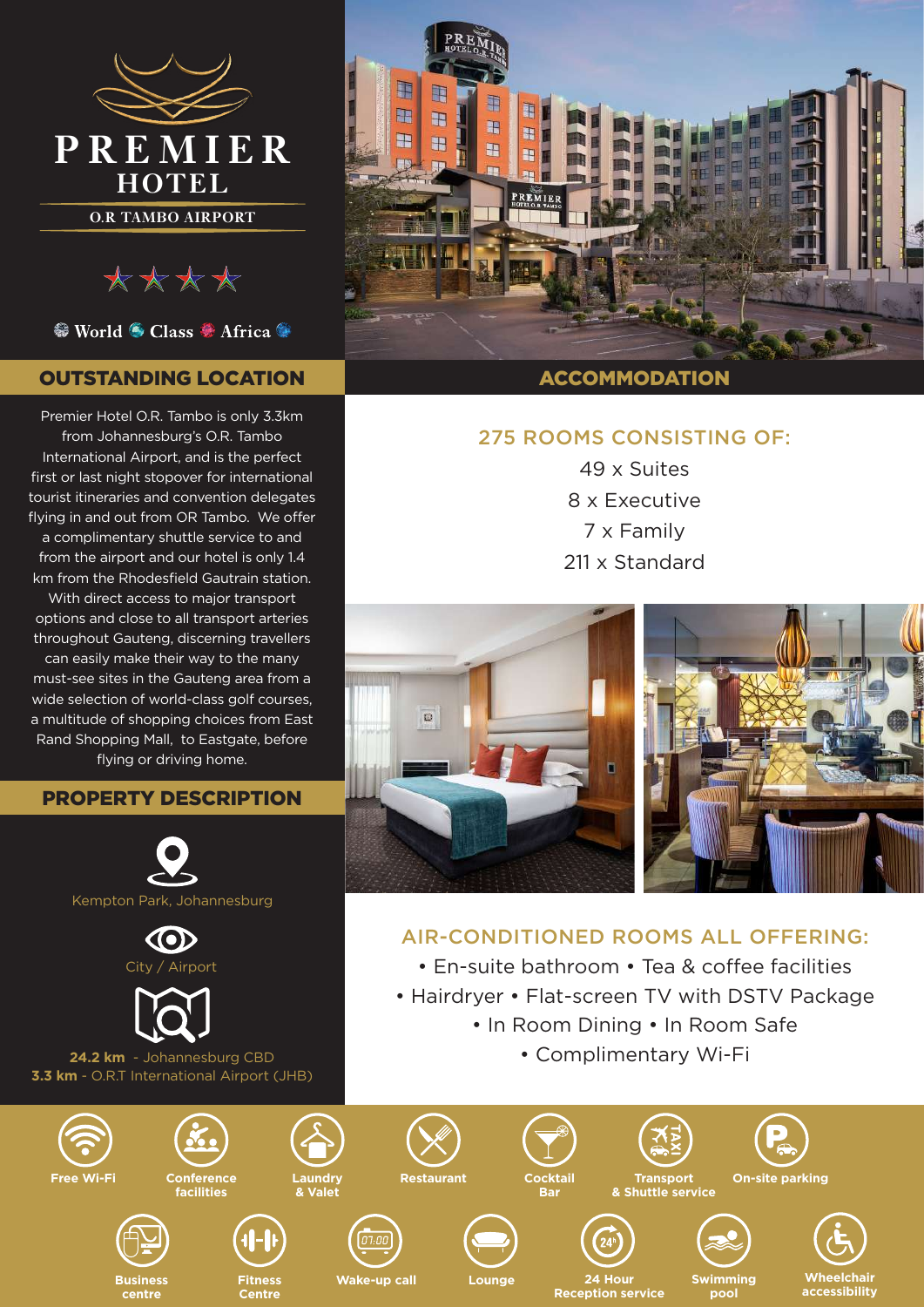

LEISURE FACILITIES AND ATTRACTIONS

Glendower and Kempton Park Golf Clubs, East Rand Shopping Mall, Eastgate and other accessible Johannesburg tourist attractions.

#### CONFERENCE AND SPECIAL EVENT EXPERIENCES

Premier Hotel O.R Tambo Airport assures conference delegates of excellent service standards, flawless events and tailor-made packages to suit your specific needs. Whether for business or leisure travel, Premier Hotel O.R. Tambo is an affordable yet luxurious accommodation choice. The 275 rooms are both spacious and modern, including 49 tastefully-decorated, luxury suites with king-size beds. For the ultimate in business convenience, Premier Hotel O.R. Tambo offers the airport's precinct with amazing conference facilities in 9 configurable venues – ranging from intimate boardroom set up to a maximum cinema seating capacity of 720 delegates. The hotel offers flexible conference packages to suit all event needs. You can be assured of excellent service standards and flawless events. Conference audio visual and other facilities are generous, with convenient rigging points, digital signage and onsite technical assistance. Conference delegates also use the popular 180 seater restaurant for dining or make use of the conference rooms. The outdoor patio is an ideal sunset cocktail destination, and the bar a popular meeting place for conference delegates. The Conference Centre has its own lobby and pre-assembly area, serviced by a dedicated bar and kitchen. Or why not meet and greet business colleagues and friends or simply unwind at The Pool Bar after a successful day.